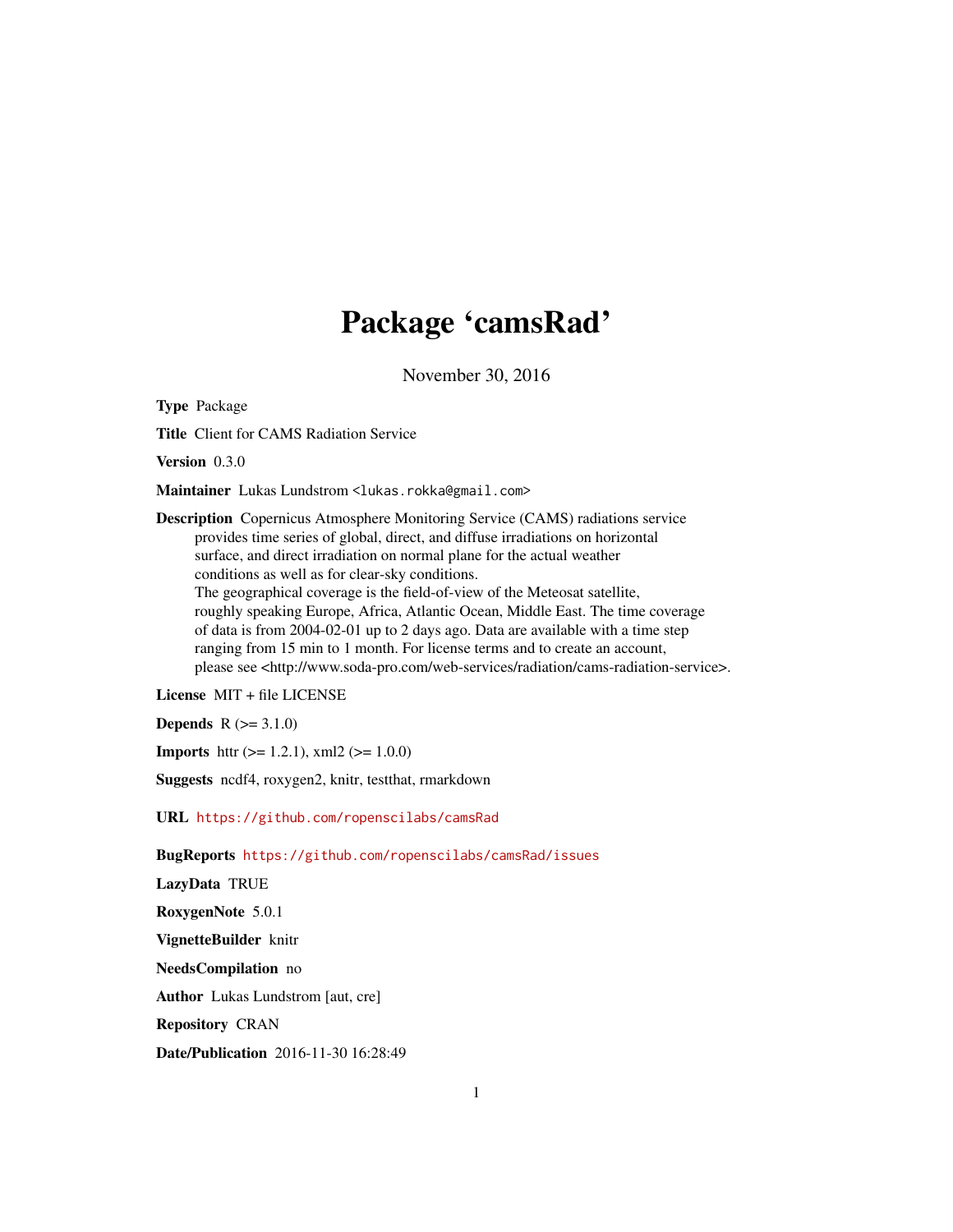### <span id="page-1-0"></span>R topics documented:

| Index |  |
|-------|--|
|       |  |
|       |  |
|       |  |
|       |  |
|       |  |

camsRad *R client for CAMS radiation service*

#### Description

CAMS radiation service provides time series of global, direct, and diffuse irradiations on horizontal surface, and direct irradiation on normal plane for the actual weather conditions as well as for clearsky conditions. The geographical coverage is the field-of-view of the Meteosat satellite, roughly speaking Europe, Africa, Atlantic Ocean, Middle East (-66 to 66 degrees in both latitudes and longitudes). The time coverage of data is from 2004-02-01 up to 2 days ago. Data are available with a time step ranging from 15 min to 1 month.

| cams_api | API | client | tor | Rhrefhttp://www.soda-pro.com/web-                               |
|----------|-----|--------|-----|-----------------------------------------------------------------|
|          |     |        |     | services/radiation/cams-radiation-serviceCAMS radiation service |

#### Description

API client for [CAMS radiation service](http://www.soda-pro.com/web-services/radiation/cams-radiation-service)

#### Usage

```
cams_api(lat, lng, date_begin, date_end, alt = -999, time_step = "PT01H",
  time_ref = "UT", verbose = FALSE, service = "get_cams_radiation",
  format = "application/csv", filename = "")
```
#### Arguments

| lat        | Latitude, in decimal degrees. Required                                                                                                 |
|------------|----------------------------------------------------------------------------------------------------------------------------------------|
| lng        | Longitude, in decimal degrees. Required                                                                                                |
| date_begin | Start date as 'yyyy-mm-dd' string. Required                                                                                            |
| date_end   | End date as 'yyyy-mm-dd' string. Required                                                                                              |
| alt        | Altitude in meters, use -999 to let CAMS decide. Default -99                                                                           |
| time_step  | Aggregation: 'PT01M' for minutes, 'PT15M' for 15 minutes, 'PT01H' for<br>hourly, 'P01D' for daily, 'P01M' for monthly. Deafult 'PT01H' |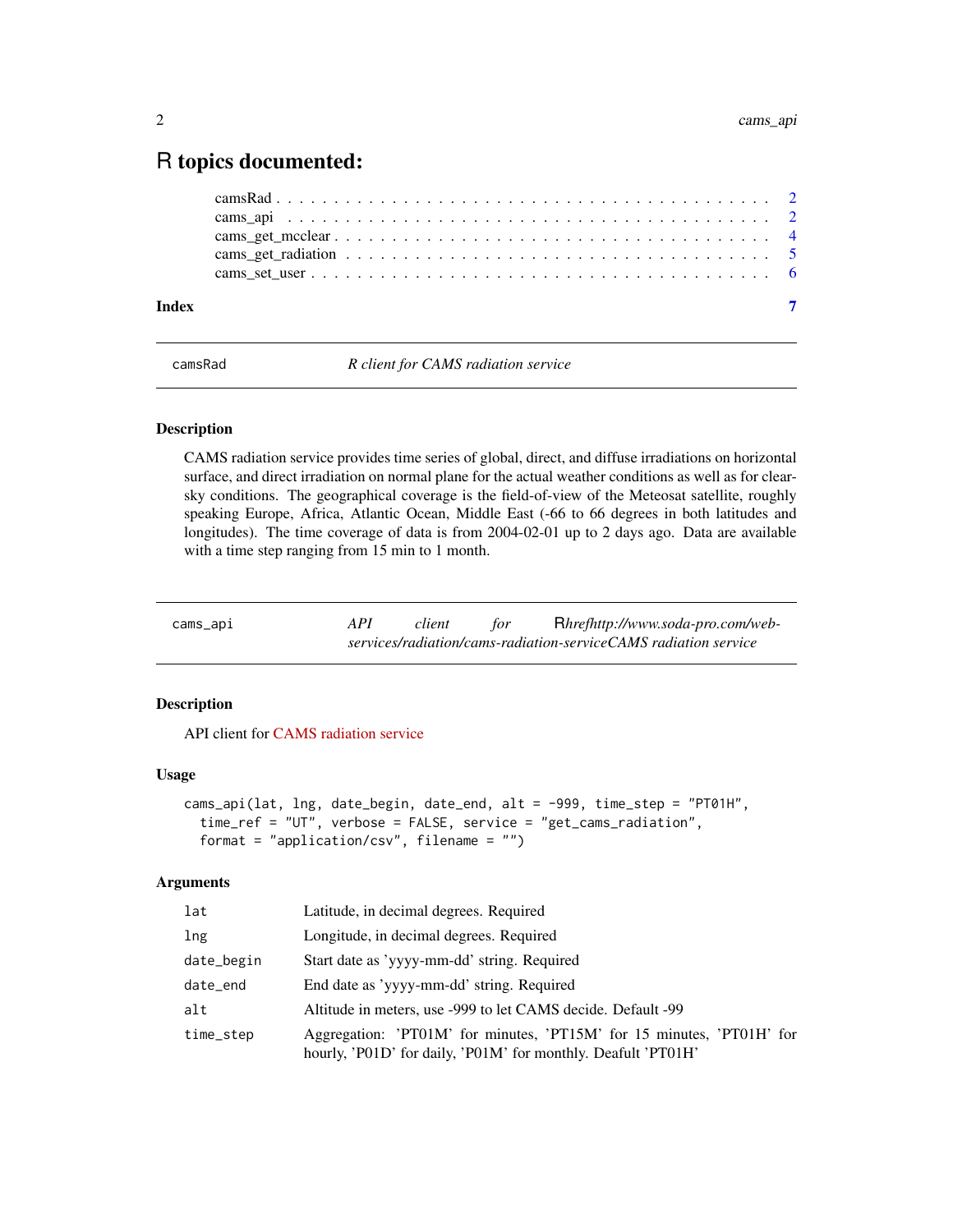#### cams\_api 3

| time ref | Time reference: 'UT' for universal time, 'TST' for true solar time. Default 'UT'                                     |
|----------|----------------------------------------------------------------------------------------------------------------------|
| verbose  | TRUE for verbose output. Default "FALSE"                                                                             |
| service  | 'get_mcclear' for CAMS McClear data, 'get_cams_radiation' for CAMS radia-<br>tion data. Default 'get_cams_radiation' |
| format   | 'application/csv', 'application/json', 'application/x-netedf' or 'text/csv'. De-<br>fault 'application/csv'          |
| filename | path to file on disk to write to. If empty, data is kept in memory. Default empty                                    |

#### Value

list(ok=TRUE/FALSE, response=response). If ok=TRUE, response is the response from httr::GET. If ok=FALSE, response holds exception text

#### Examples

```
## Not run:
library(ncdf4)
filename <- paste0(tempfile(), ".nc")
# API call to CAMS
r <- cams_api(
 60, 15, # latitude=60, longitude=15
 "2016-06-01", "2016-06-10", # for 2016-06-01 to 2016-06-10
 time_step="PT01H", # hourly data
 service="get_cams_radiation", # CAMS radiation
 format="application/x-netcdf",# netCDF format
 filename=filename) # file to save to
# Access the on disk stored ncdf4 file
nc <- nc_open(r$response$content)
# list names of available variables
names(nc$var)
# create data.frame with timestamp and global horizontal irradiation
df <- data.frame(datetime=as.POSIXct(nc$dim$time$vals, "UTC",
                                   origin="1970-01-01"),
                GHI = ncvar_get(nc, "GHI"))
plot(df, type="l")
nc_close(nc)
## End(Not run)
```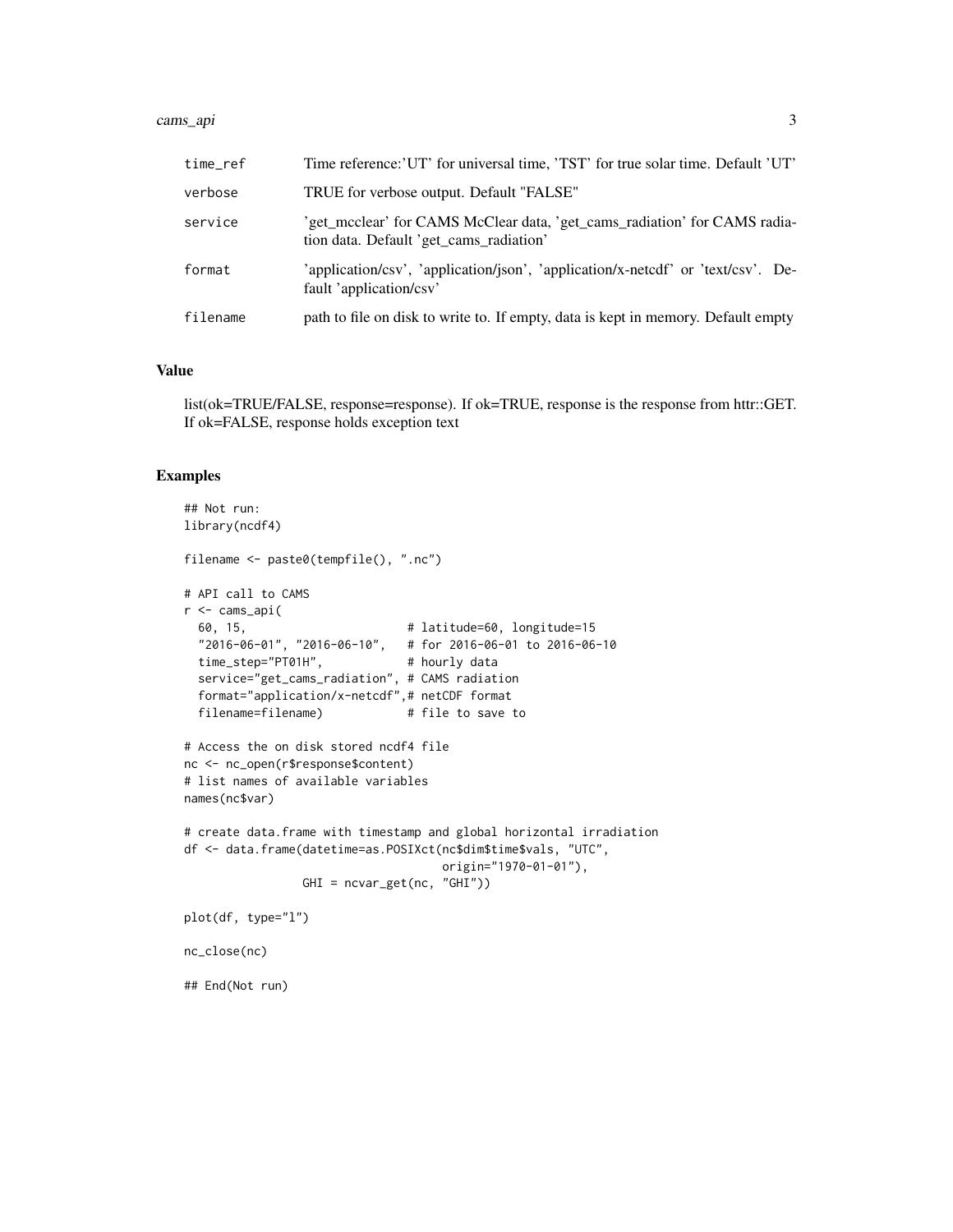<span id="page-3-0"></span>

#### Description

Retrieve McClear clear sky solar radiation data

#### Usage

```
cams_get_mcclear(lat, lng, date_begin, date_end, time_step = "PT01H",
 alt = -999, verbose = FALSE)
```
#### Arguments

| lat        | Latitude, in decimal degrees. Required                                                                                                 |
|------------|----------------------------------------------------------------------------------------------------------------------------------------|
| lng        | Longitude, in decimal degrees. Required                                                                                                |
| date_begin | Start date as 'yyyy-mm-dd' string. Required                                                                                            |
| date_end   | End date as 'yyyy-mm-dd' string. Required                                                                                              |
| time_step  | Aggregation: 'PT01M' for minutes, 'PT15M' for 15 minutes, 'PT01H' for<br>hourly, 'P01D' for daily, 'P01M' for monthly. Deafult 'PT01H' |
| alt        | Altitude in meters, use -999 to let CAMS decide. Default -99                                                                           |
| verbose    | TRUE for verbose output. Default "FALSE"                                                                                               |

#### Value

A data frame with requested solar data

#### Examples

```
## Not run:
df <- cams_get_mcclear(
  lat=60, lng=15, date_begin="2016-01-01", date_end="2016-01-15")
print(head(df))
```
## End(Not run)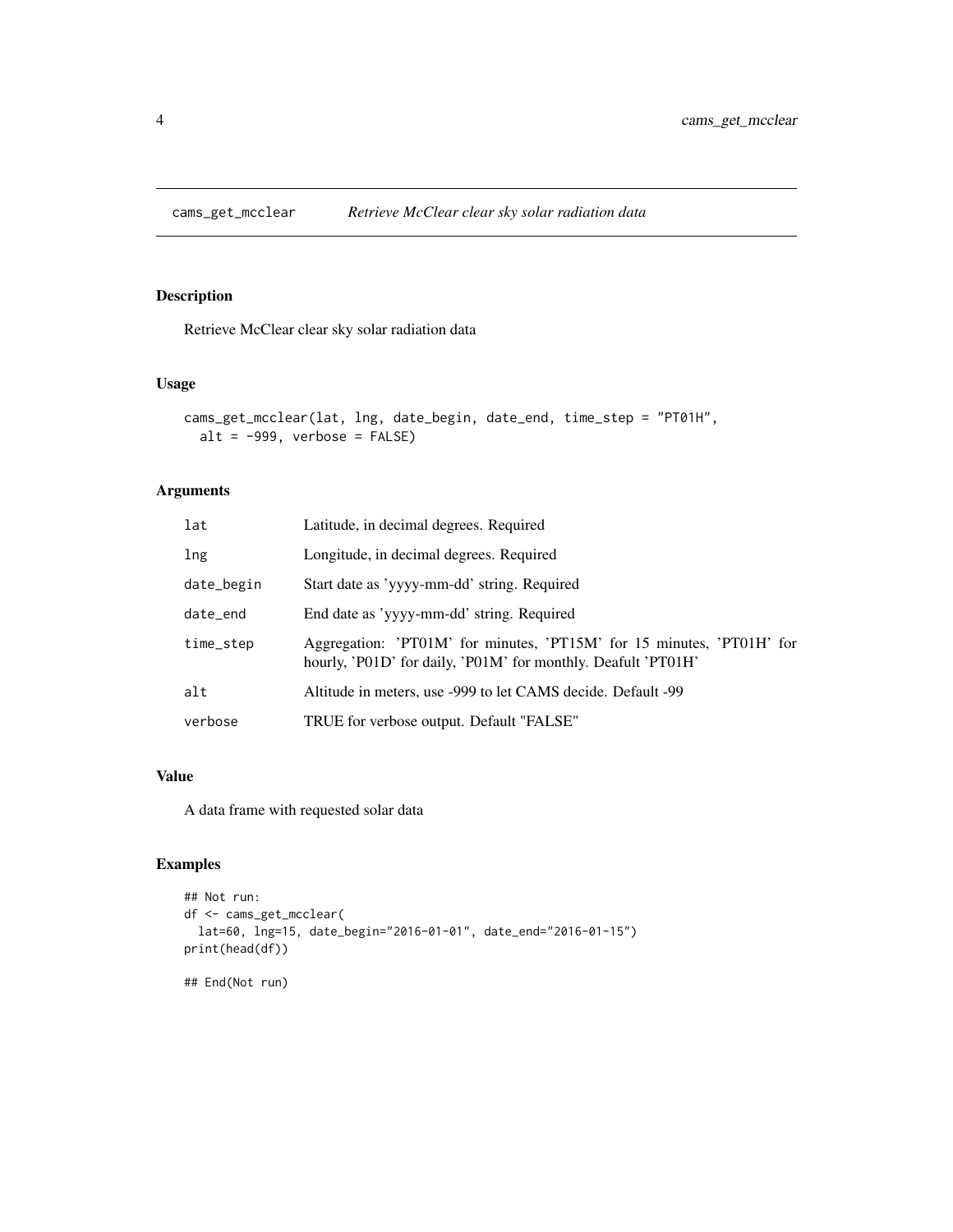<span id="page-4-0"></span>cams\_get\_radiation *Retrieve CAMS solar radiation data*

#### Description

Retrieve CAMS solar radiation data

#### Usage

```
cams_get_radiation(lat, lng, date_begin, date_end, time_step = "PT01H",
 alt = -999, verbose = FALSE)
```
#### Arguments

| lat        | Latitude, in decimal degrees. Required                                                                                                 |
|------------|----------------------------------------------------------------------------------------------------------------------------------------|
| lng        | Longitude, in decimal degrees. Required                                                                                                |
| date_begin | Start date as 'yyyy-mm-dd' string. Required                                                                                            |
| date_end   | End date as 'yyyy-mm-dd' string. Required                                                                                              |
| time_step  | Aggregation: 'PT01M' for minutes, 'PT15M' for 15 minutes, 'PT01H' for<br>hourly, 'P01D' for daily, 'P01M' for monthly. Deafult 'PT01H' |
| alt        | Altitude in meters, use -999 to let CAMS decide. Default -99                                                                           |
| verbose    | TRUE for verbose output. Default "FALSE"                                                                                               |

#### Value

A data frame with requested solar data

#### Examples

```
## Not run:
# Get hourly solar radiation data
df <- cams_get_radiation(
 lat=60, lng=15,
  date_begin="2016-06-01", date_end="2016-06-15")
head(df)
# Get daily solar radiation data
df <- cams_get_radiation(
  lat=60, lng=15,
  date_begin="2016-06-01", date_end="2016-06-15",
  time_step="P01D")
head(df)
```
## End(Not run)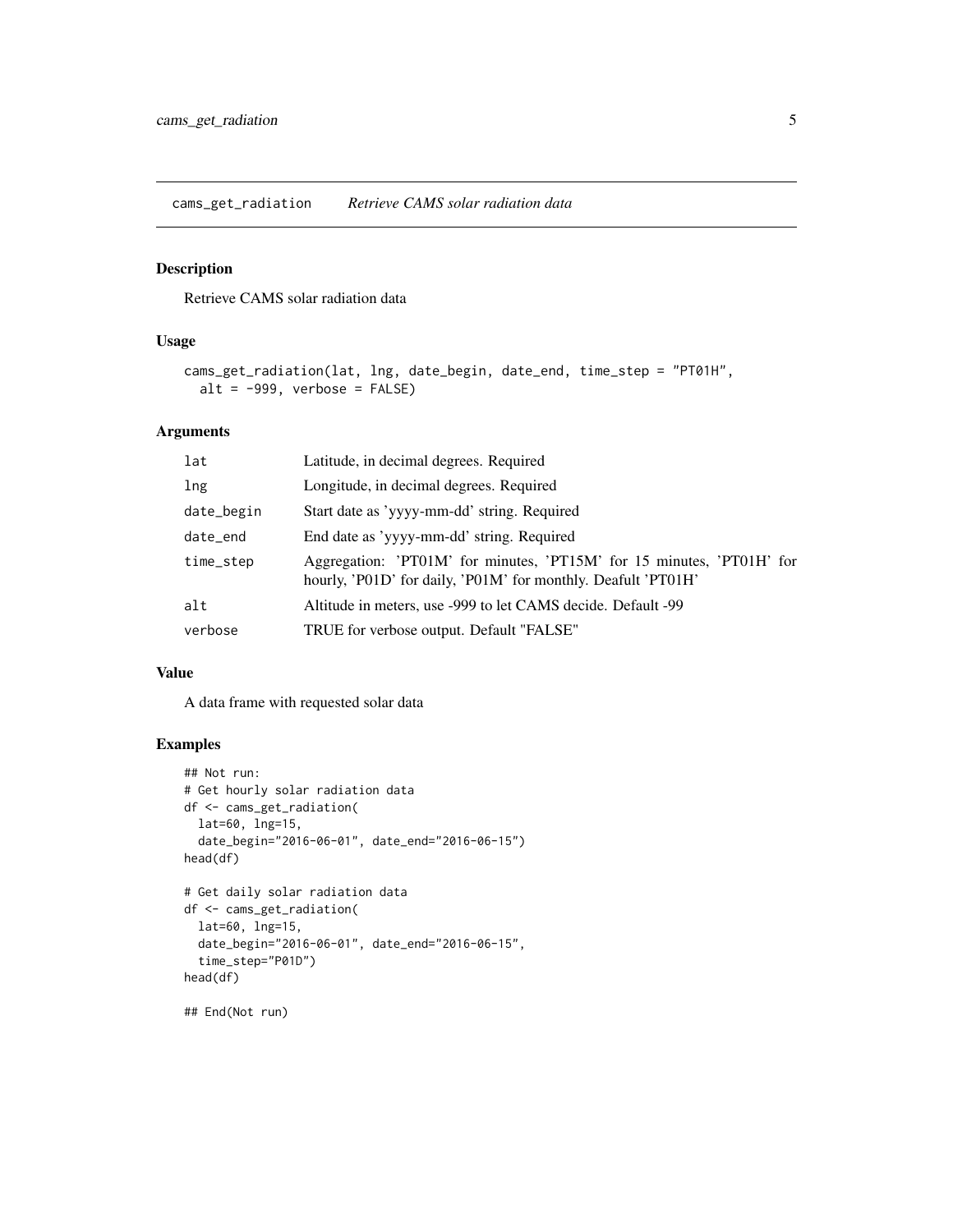<span id="page-5-0"></span>

#### Description

Set username used for authentication by CAMS radiation service

#### Usage

```
cams_set_user(username)
```
#### Arguments

username Email registered at soda-pro.com. Required

#### Examples

```
## Not run:
# cams_set_user("your@email.com") # An email registered at soda-pro.com
```
## End(Not run)